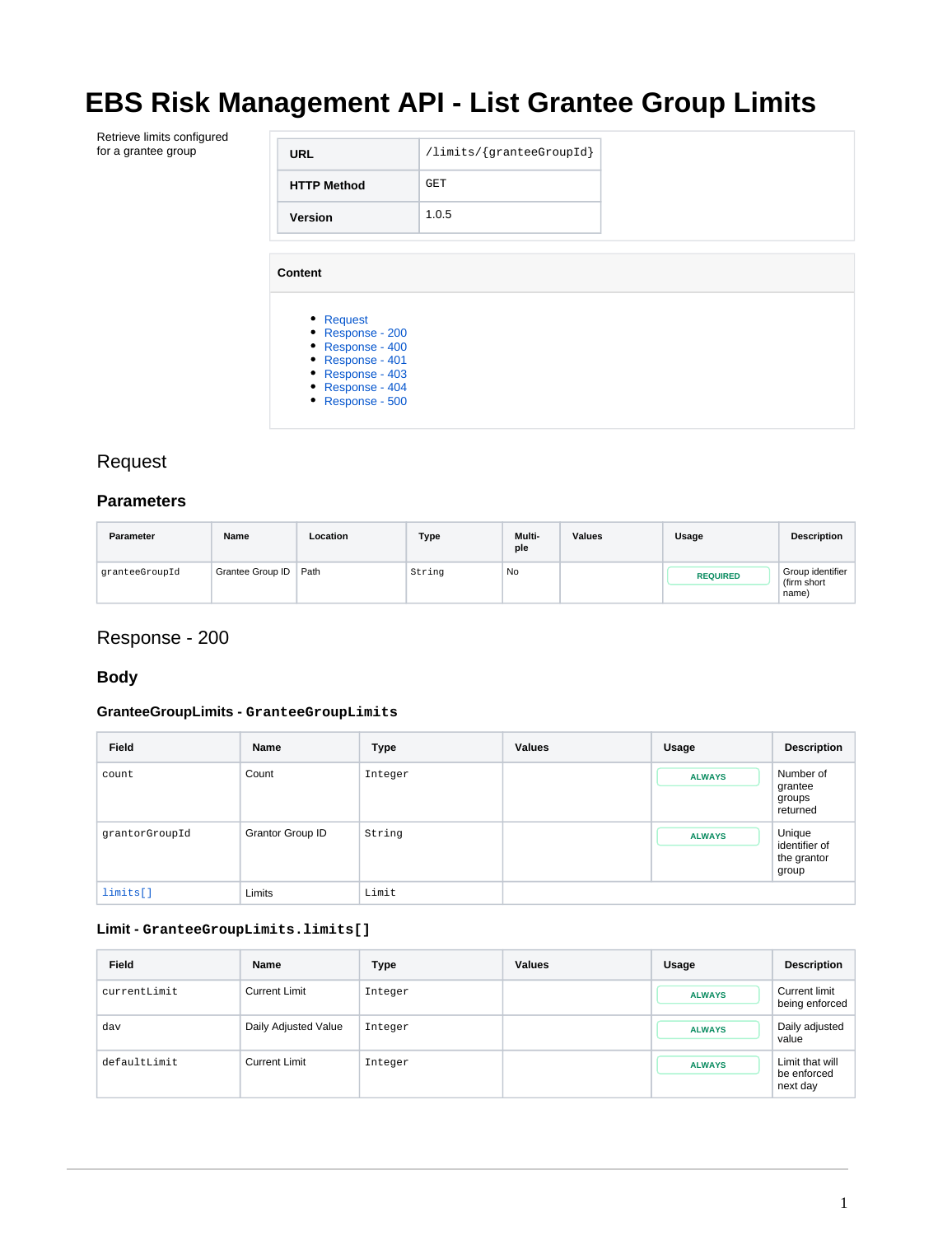| type | Limit Type | String | ALL_NET<br>$^{\bullet}$ ALL<br>$^{\bullet}$ NDF | <b>ALWAYS</b> | The type of<br>limit |
|------|------------|--------|-------------------------------------------------|---------------|----------------------|
|      |            |        | * NDF_NET<br>SPOT<br>SPOT_NET                   |               |                      |

## <span id="page-1-0"></span>Response - 400

### **Body**

#### **Error Message - ErrorMessage**

| Field  | <b>Name</b> | Type  | <b>Values</b> | Usage | <b>Description</b> |
|--------|-------------|-------|---------------|-------|--------------------|
| errors | Errors      | Error |               |       |                    |

#### <span id="page-1-3"></span>**Error - ErrorMessage.errors[]**

| <b>Field</b>   | Name            | <b>Type</b> | <b>Values</b>    | Usage         | <b>Description</b> |
|----------------|-----------------|-------------|------------------|---------------|--------------------|
| code           | Code            | String      | $^{\bullet}$ 400 | <b>ALWAYS</b> |                    |
| message        | Message         | String      |                  | <b>ALWAYS</b> |                    |
| referenceIndex | Reference Index | Integer     |                  | <b>ALWAYS</b> |                    |

#### Bad Request

### <span id="page-1-1"></span>Response - 401

Unauthorized

# <span id="page-1-2"></span>Response - 403

### **Body**

#### **Error Message - ErrorMessage**

| Field                    | Name   | <b>Type</b> | <b>Values</b> | Usage | <b>Description</b> |
|--------------------------|--------|-------------|---------------|-------|--------------------|
| arrors<br><b>CITATIO</b> | Errors | Error       |               |       |                    |

#### <span id="page-1-4"></span>**Error - ErrorMessage.errors[]**

| Field          | Name            | <b>Type</b> | <b>Values</b> | Usage         | <b>Description</b> |
|----------------|-----------------|-------------|---------------|---------------|--------------------|
| code           | Code            | String      | • $403$       | <b>ALWAYS</b> |                    |
| message        | Message         | String      |               | <b>ALWAYS</b> |                    |
| referenceIndex | Reference Index | Integer     |               | <b>ALWAYS</b> |                    |